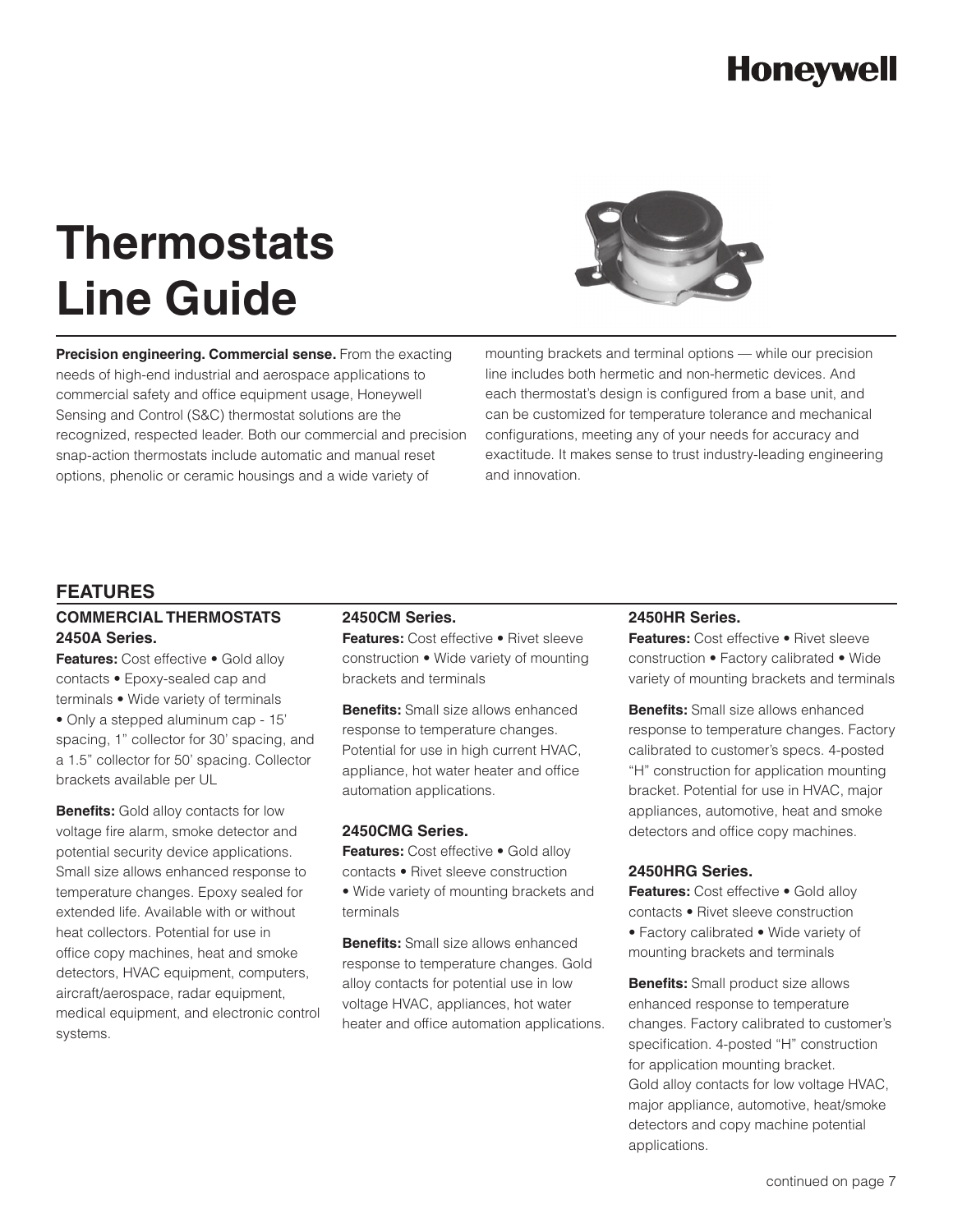### **Thermostats Line Guide**

#### **Well over 5,000 reasons to choose Honeywell.**

With over 5,000 quality components in our thermostat line, we meet any domestic or international need for commercial or precision snapaction solutions.

#### **Commercial thermostats**:

You'll find Honeywell quality in a wide array of small and major appliances, automotive applications, office copy machines and HVAC equipment, plus heat and smoke detectors. Whether it's military or aerospace industries, or your office building, each Honeywell S&C thermostat can be designed to offer the performance and reliability you demand, and the service you need.

#### **Precision thermostats**:

A highly reliable lineup for potential high-end applications, including computers, copy machines, aircraft, radar, medical equipment and electronic control systems — each designed to meet the most stringent environmental conditions for dielectric strength, moisture, resistance, vibration, shock and hermetic seal. And S&C offers custompackaged thermostats for complete application flexibility.



**Approvals** UL UL, CSA, VDE UL, CSA, VDE

**County** 

point

film.

**Contract** 

| <b>Commercial</b><br><b>Thermostats</b> |                                                            |                                                            |                                                             |
|-----------------------------------------|------------------------------------------------------------|------------------------------------------------------------|-------------------------------------------------------------|
|                                         | 2450HR Series                                              | 2450HRG Series                                             | 2450R Series                                                |
| <b>Use</b>                              | high current                                               | low current                                                | high current                                                |
| <b>Reset type</b>                       | automatic                                                  | automatic                                                  | automatic                                                   |
| <b>Housing material</b>                 | phenolic                                                   | phenolic                                                   | phenolic                                                    |
| <b>Functional property</b>              | open or close on rise                                      | open on rise                                               | open or close on rise                                       |
| Amperage                                | 15 A/10 A                                                  | 0.5A                                                       | 15 A/10 A                                                   |
| <b>Operating temperature range</b>      | $0^{\circ}$ C to 150 $^{\circ}$ C<br>$[32 °F$ to 302 $°F]$ | $0^{\circ}$ C to 150 $^{\circ}$ C<br>$[32 °F$ to 302 $°F]$ | $0^{\circ}$ C to 150 $^{\circ}$ C<br>$[32 °F]$ to 302 $°F]$ |
| Environmental exposure range            | $-18$ °C to 177 °C<br>$[0 °F$ to 350 $°F]$                 | $-18$ °C to 177 °C<br>$[0 °F$ to 350 $°F]$                 | $-18$ °C to 177 °C<br>$[0 °F$ to 350 $°F]$                  |
| <b>Contacts</b>                         | silver/nickel alloy                                        | WE-1 gold alloy cross<br>point                             | silver/nickel alloy                                         |
| <b>Approvals</b>                        | UL, CSA                                                    | UL, CSA                                                    | UL, CSA                                                     |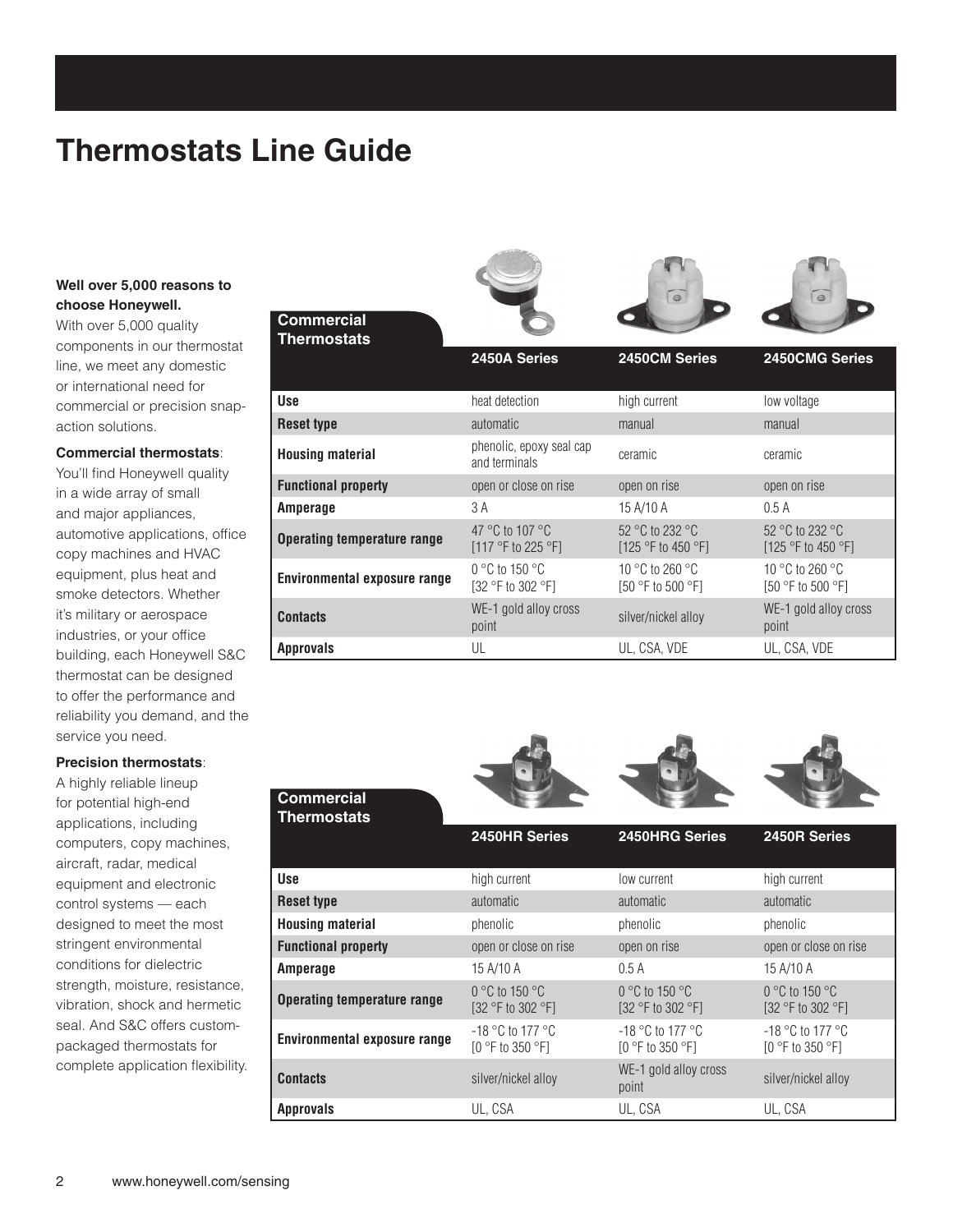

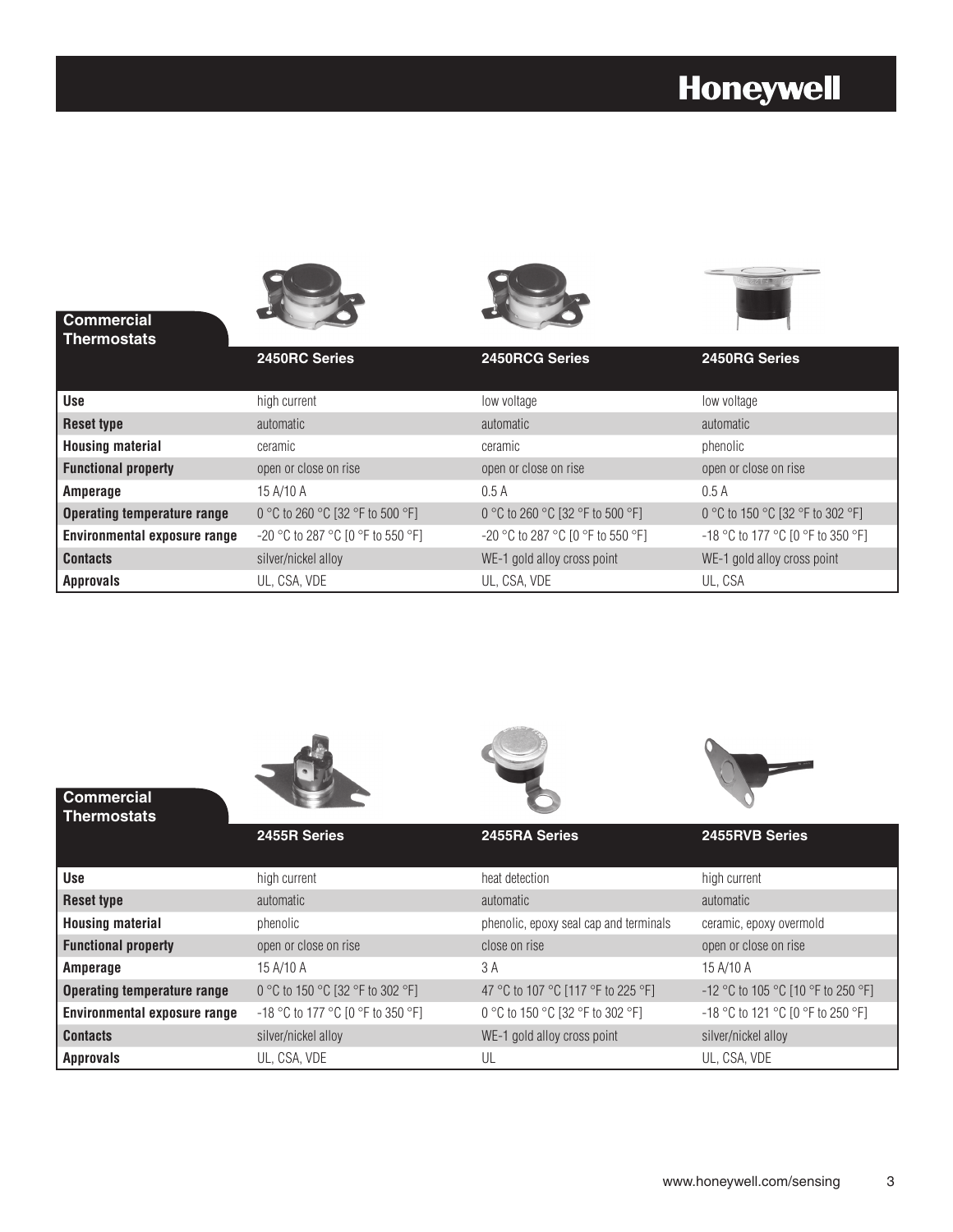### **Thermostats Line Guide**

| <b>Commercial</b><br><b>Thermostats</b> |                                     |                                   |                                                 |
|-----------------------------------------|-------------------------------------|-----------------------------------|-------------------------------------------------|
|                                         | 2455RC Series                       | 2455RG Series                     | 2455RM Series                                   |
| Use                                     | high current                        | low voltage                       | high current                                    |
| <b>Reset type</b>                       | automatic                           | automatic                         | manual                                          |
| <b>Housing material</b>                 | ceramic                             | phenolic                          | phenolic                                        |
| <b>Functional property</b>              | open on rise                        | open or close on rise             | open on rise                                    |
| Amperage                                | 15 A/10 A                           | 0.5A                              | 15 A/10 A                                       |
| <b>Operating temperature range</b>      | 0 °C to 260 °C [32 °F to 500 °F]    | 0 °C to 150 °C [32 °F to 302 °F]  | 0 °C to 150 °C [32 °F to 302 °F]<br>(inclusive) |
| <b>Environmental exposure range</b>     | $-20$ °C to 287 °C [0 °F to 550 °F] | -18 °C to 177 °C [0 °F to 350 °F] | $-18$ °C to 260 °C [0 °F to 500 °F]             |
| <b>Contacts</b>                         | silver/nickel alloy                 | WE-1 gold alloy cross point       | silver/nickel alloy                             |
| <b>Approvals</b>                        | UL, CSA, VDE                        | UL, CSA, VDE                      | UL, CSA, VDE                                    |

**COLLEGE** 



**Precision** 

| Thermostats                  |                                                            |  |  |  |
|------------------------------|------------------------------------------------------------|--|--|--|
|                              | 3000 Series                                                |  |  |  |
|                              |                                                            |  |  |  |
| <b>Description</b>           | custom packaged                                            |  |  |  |
| Amperage                     | 7.0 A resistive                                            |  |  |  |
| <b>Housing material</b>      | stainless steel or brass                                   |  |  |  |
| <b>Operating temperature</b> | -29 °C to 260 °C [-20 °F to 500 °F]                        |  |  |  |
| Environmental exposure range | $-62$ °C to 288 °C [-80 °F to 550 °F]                      |  |  |  |
| Dielectric strength          | MIL-STD-202, Method 301; 1250 Vac 60 Hz - Terminal to Case |  |  |  |
| <b>Insulation resistance</b> | MIL-STD-202, Method 302; 50 MOhm min. Terminal to Case     |  |  |  |
| <b>Contact resistance</b>    | MIL-STD-202, Method 307; 0.050 Ohm                         |  |  |  |
| <b>Hermetic seal</b>         | MIL-STD-202, Method 112; Cond. A, 1x10-5 atm cc/s          |  |  |  |
| <b>Moisture resistance</b>   | MIL-STD-202, Method 106                                    |  |  |  |
| Shock                        | N/A                                                        |  |  |  |
| <b>Vibration</b>             | N/A                                                        |  |  |  |
| <b>Thermal shock</b>         | N/A                                                        |  |  |  |
| Salt spray                   | N/A                                                        |  |  |  |
| <b>Acceleration</b>          | N/A                                                        |  |  |  |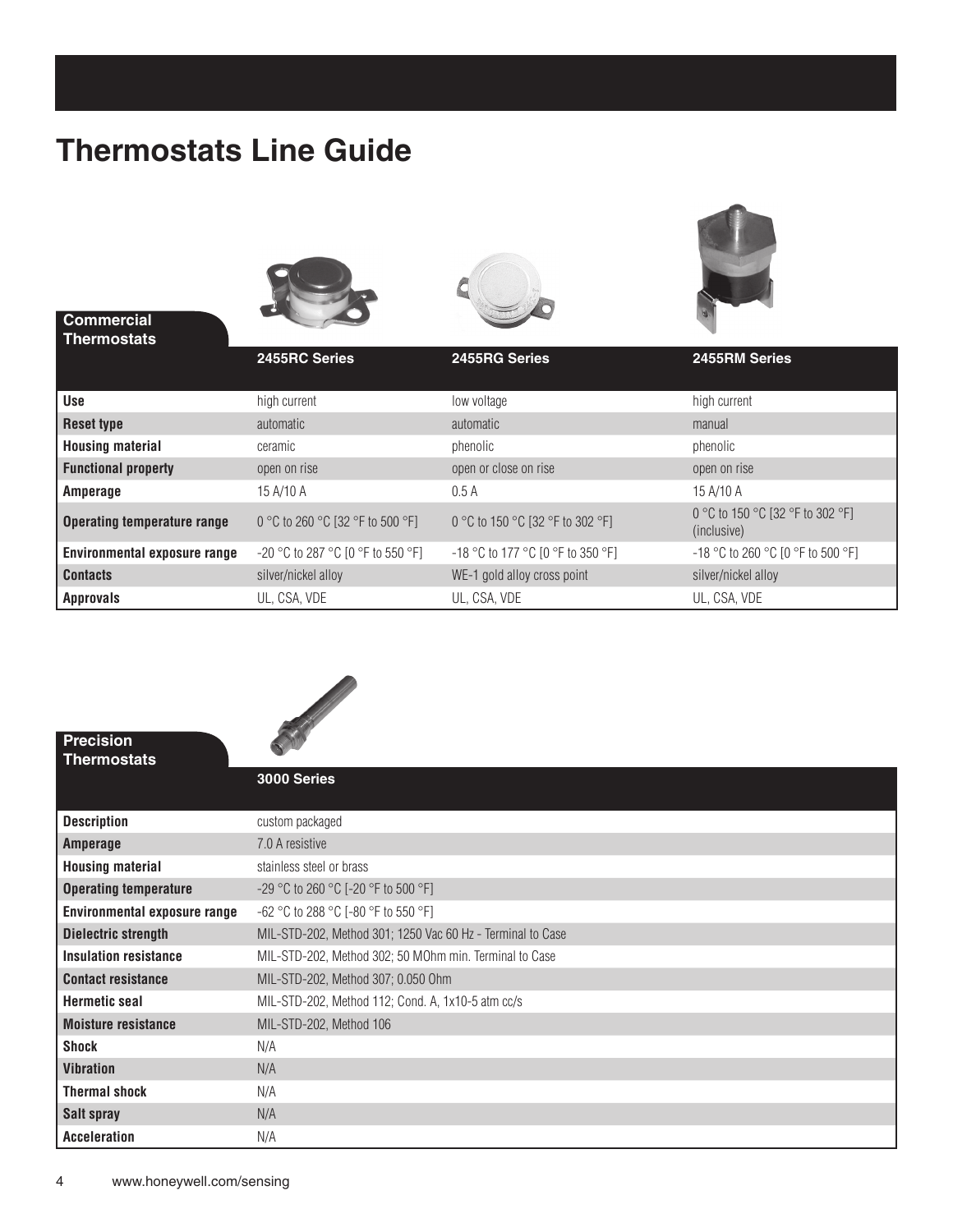

| <b>Description</b>           | hermetic                                                                           | UL-approved hermetic                                                                                    | low level hermetic                                                                 |  |
|------------------------------|------------------------------------------------------------------------------------|---------------------------------------------------------------------------------------------------------|------------------------------------------------------------------------------------|--|
| <b>Amperage</b>              | 2.0 A/1.0 A/5.0 A/5.0 A                                                            | 3.0 A resistive max.                                                                                    | 100 mA/500 mA                                                                      |  |
| <b>Housing material</b>      | steel housing hermetically sealed with<br>glass-to-metal seal at terminal junction | steel housing hermetically sealed with<br>glass-to-metal seal at terminal junction                      | steel housing hermetically sealed with<br>glass-to-metal seal at terminal junction |  |
| <b>Operating temperature</b> | -29 °C to 260 °C [-20 °F to 500 °F]                                                | -29 °C to 260 °C [-20 °F to 500 °F]                                                                     | -29 °C to 204 °C [-20 °F to 400 °F]                                                |  |
| Environmental exposure range | $-62$ °C to 288 °C [-80 °F to 550 °F]                                              | $-62$ °C to 288 °C [-80 °F to 550 °F]                                                                   | $-62$ °C to 260 °C [-80 °F to 500 °F]                                              |  |
| <b>Dielectric strength</b>   | MIL-STD-202, Method 301; 1250 Vac 60 Hz<br>- Terminal to Case                      | MIL-STD-202, Method 301; 1250 Vac<br>60 Hz - Terminal to Case                                           | MIL-STD-202, Method 301; 1250 Vac<br>60 Hz - Terminal to Case                      |  |
| <b>Insulation resistance</b> | MIL-STD-202, Method 302; Cond. B - 500<br>MOhm - 500 Vdc applied                   | MIL-STD-202, Method 302; 50 MOhm<br>or MIL-STD-202, Method 302; Cond.<br>B - 500 MOhm - 500 Vdc applied | MIL-STD-202, Method 302; Cond. B -<br>500 MOhm - 500 Vdc applied                   |  |
| <b>Contact resistance</b>    | MIL-STD-202, Method 307; 0.050 Ohm                                                 | MIL-STD-202, Method 307; 0.050 Ohm<br>max.                                                              | MIL-STD-202, Method 307; 0.050<br>Ohm                                              |  |
| <b>Hermetic seal</b>         | MIL-STD-202, Method 112;<br>Cond. 1 x 10-5                                         | MIL-STD-202, Method 112;<br>Cond. 1 x 10-5                                                              | MIL-STD-202, Method 112;<br>Cond. 1 x 10-5                                         |  |
| <b>Moisture resistance</b>   | MIL-STD-202, Method 106                                                            | MIL-STD-202, Method 106                                                                                 | MIL-STD-202, Method 106                                                            |  |
| <b>Shock</b>                 | N/A                                                                                | N/A                                                                                                     | N/A                                                                                |  |
| <b>Vibration</b>             | N/A                                                                                | N/A                                                                                                     | N/A                                                                                |  |
| <b>Thermal shock</b>         | N/A                                                                                | N/A                                                                                                     | N/A                                                                                |  |
| Salt spray                   | N/A                                                                                | N/A                                                                                                     | N/A                                                                                |  |
| <b>Acceleration</b>          | N/A                                                                                | N/A                                                                                                     | N/A                                                                                |  |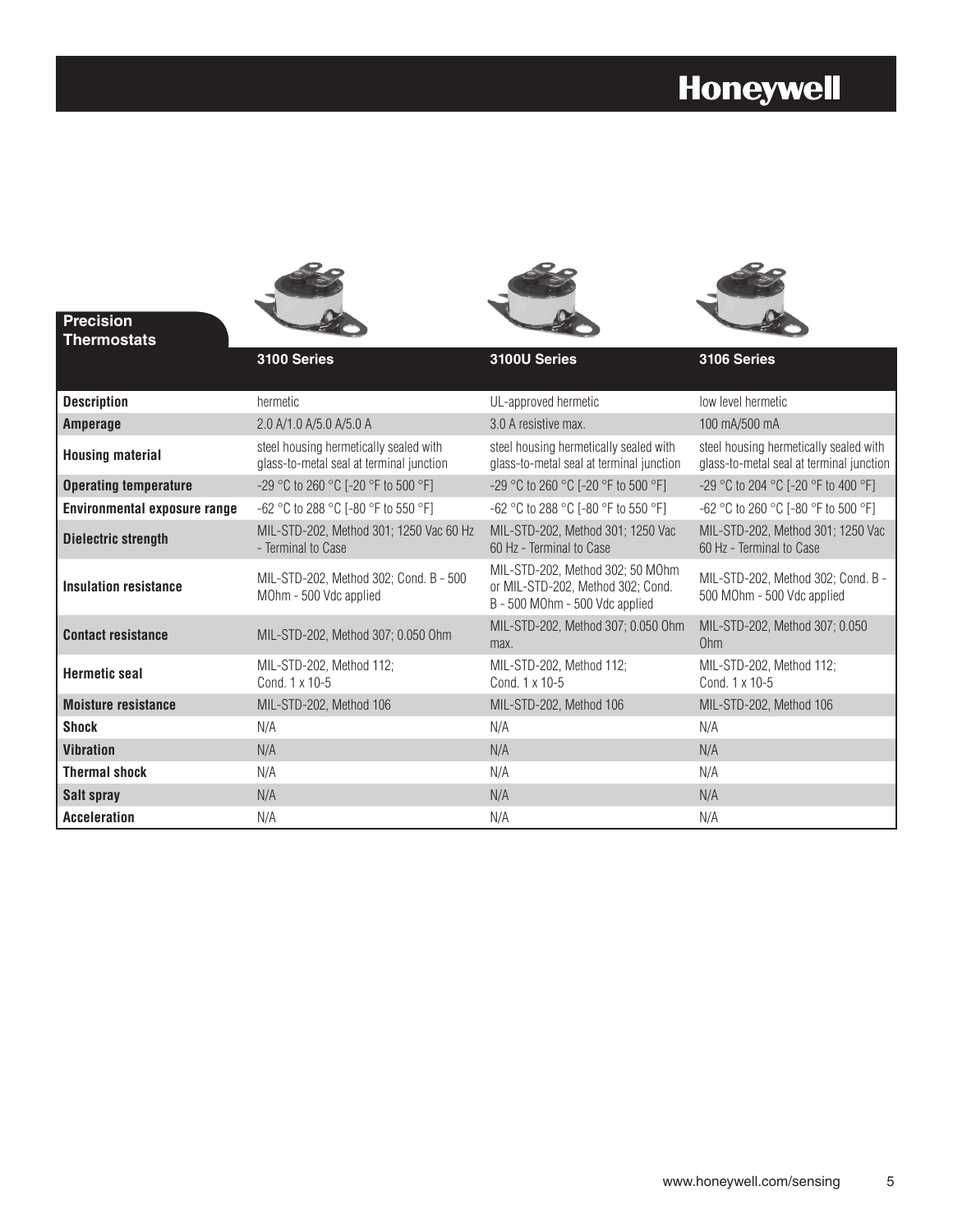### **Thermostats Line Guide**

| <b>Precision</b><br><b>Thermostats</b> |                                                                                       |                                                                                       |                                                                                       |                                                                                       |
|----------------------------------------|---------------------------------------------------------------------------------------|---------------------------------------------------------------------------------------|---------------------------------------------------------------------------------------|---------------------------------------------------------------------------------------|
|                                        | 3150 Series                                                                           | 3153 Series                                                                           | 3156 Series                                                                           | 3200 Series                                                                           |
| <b>Description</b>                     | low silhouette hermetic                                                               | low silhouette hermetic                                                               | low level, silhouette hermetic                                                        | aerospace                                                                             |
| Amperage                               | 2.0 A/1.0 A/2.0 A/2.0 A                                                               | 2.0 A resistive                                                                       | 100 mA/500 mA                                                                         | 5.0 A resistive                                                                       |
| <b>Housing material</b>                | steel housing hermetically<br>sealed with glass-to-metal<br>seal at terminal junction | steel housing hermetically<br>sealed with glass-to-metal<br>seal at terminal junction | steel housing hermetically<br>sealed with glass-to-metal seal<br>at terminal junction | steel housing hermetically<br>sealed with glass-to-metal seal<br>at terminal junction |
| <b>Operating temperature</b>           | -29 °C to 177 °C<br>[-20 °F to 350 °F]                                                | -29 °C to 177 °C<br>[-20 °F to 350 °F]                                                | -29 °C to 204 °C<br>[-20 °F to 400 °F]                                                | -51 °C to 163 °C<br>[-60 °F to 325 °F]                                                |
| <b>Environmental exposure range</b>    | -54 °C to 260 °C<br>[-65 °F to 500 °F]                                                | $-65$ °C to 260 °C<br>[-85 °F to 500 °F]                                              | $-62$ °C to 260 °C<br>[-80 °F to 500 °F]                                              | -65 °C to 177 °C<br>[-85 °F to 350 °F]                                                |
| <b>Dielectric strength</b>             | MIL-STD-202, Method 301;<br>750 Vac 60 Hz - Terminal<br>to Case                       | MIL-STD-202, Method 301;<br>1250 Vac 60 Hz - Terminal<br>to Case                      | MIL-STD-202, Method 301;<br>1250 Vac 60 Hz - Terminal to<br>Case                      | MIL-STD-202, Method 301;<br>1250 Vac                                                  |
| <b>Insulation resistance</b>           | MIL-STD-202, Method 302;<br>Cond. B - 500 MOhm - 500<br>Vdc applied                   | MIL-STD-202, Method 302;<br>500 M0hm                                                  | MIL-STD-202, Method 302;<br>Cond. B - 500 MOhm - 500 Vdc<br>applied                   | MIL-STD-202, Method 302;<br>500 M0hm                                                  |
| <b>Contact resistance</b>              | MIL-STD-202, Method 307;<br>0.050 Ohm                                                 | MIL-STD-202, Method 307;<br>0.050 Ohm max.                                            | MIL-STD-202, Method 307;<br>0.050 Ohm                                                 | MIL-STD-202, Method 307;<br>0.025 Ohm max.                                            |
| <b>Hermetic seal</b>                   | MIL-STD-202, Method 112;<br>Cond. 1 x 10-5                                            | MIL-STD-202, Method 112;<br>Cond. C                                                   | MIL-STD-202, Method 112;<br>Cond. 1 x 10-5                                            | MIL-STD-202, Method 112;<br>Cond. C                                                   |
| <b>Moisture resistance</b>             | MIL-STD-202, Method 106                                                               | MIL-STD-202, Method 106                                                               | MIL-STD-202, Method 106                                                               | MIL-STD-202, Method 106                                                               |
| <b>Shock</b>                           | N/A                                                                                   | MIL-STD-202, Method 213;<br>100 <sub>G</sub>                                          | N/A                                                                                   | MIL-STD-202, Method 213;<br>750 G                                                     |
| <b>Vibration</b>                       | N/A                                                                                   | MIL-STD-202, Method 204;<br>20G                                                       | N/A                                                                                   | MIL-STD-202, Method 204;<br>30 G: MIL-STD-202, Method<br>214;50G                      |
| <b>Thermal shock</b>                   | N/A                                                                                   | MIL-STD-202, Method 107;<br>Cond. B                                                   | N/A                                                                                   | MIL-STD-202, Method 107;<br>Cond. B                                                   |
| Salt spray                             | N/A                                                                                   | MIL-STD-202, Method 101;<br>Cond. B                                                   | N/A                                                                                   | MIL-STD-202, Method 101;<br>Cond. B                                                   |
| <b>Acceleration</b>                    | N/A                                                                                   | N/A                                                                                   | N/A                                                                                   | MIL-STD-202, Method 212;<br>20G                                                       |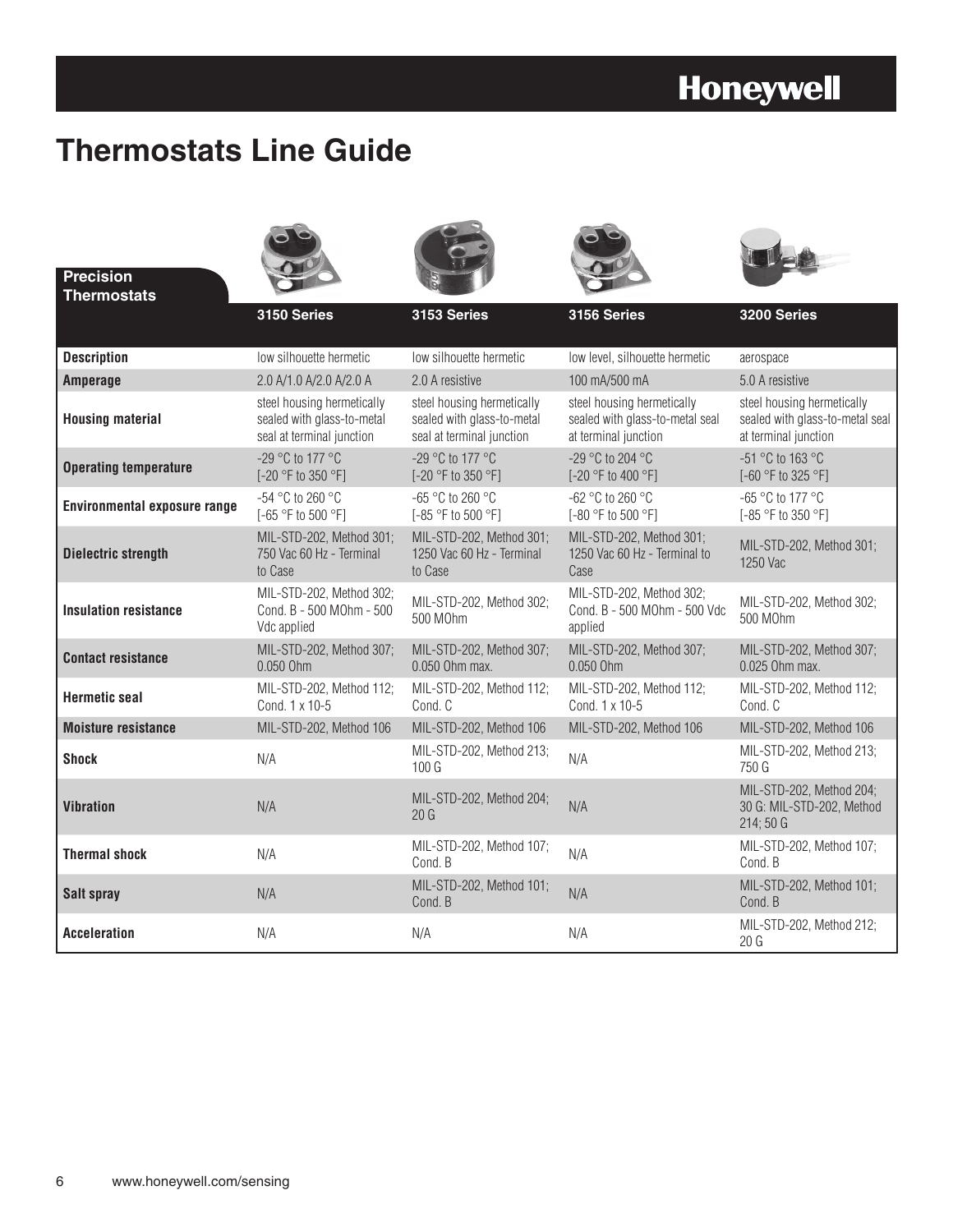#### **2450R Series.**

**Features:** Cost effective • Rivet sleeve construction • Low profile • Wide variety of mounting brackets and terminals

**Benefits:** Low profile and small size allows enhanced response to temperature changes. Factory calibrated to customer's specification. Potential for use in high current HVAC, major appliance, automotive, heat/smoke detector and copy machine applications.

#### **2450RC Series.**

**Features:** Cost effective • Rivet sleeve construction • Low profile • Wide variety of mounting brackets and terminals

**Benefits:** Low profile and small size allows enhanced response to temperature changes. Potential for use in high current HVAC, power supplies, decorative fire places, glue gun applications.

#### **2450RCG Series.**

**Features:** Cost effective • Gold alloy contacts • Rivet sleeve construction • Low profile • Wide variety of mounting brackets and terminals

**Benefits:** Low profile and small product size allows enhanced response to temperature changes. Gold alloy contacts allow for potential use for low voltage HVAC, power supply, decorative fire places and glue gun applications.

#### **2450RG Series.**

**Features:** Cost effective • Gold alloy contacts • Rivet sleeve construction • Wide variety of mounting brackets and terminals

**Benefits:** Small product size allows enhanced response to temperature changes. 4- posted "H" construction for application mounting bracket. Gold alloy contacts allow for potential use for low voltage tabletop appliance applications.

#### **2455R Series.**

**Features:** Cost effective • Rivet sleeve construction • High profile • High current • Wide variety of mounting brackets and terminals

**Benefits:** Small product size allows enhanced response to temperature changes. Factory calibrated to customer's specification. Potential for use in high current HVAC, automotive, copy machine, major appliance and heat/smoke detection applications.

#### **2455RA Series.**

**Features:** Cost effective • Gold alloy contacts • Epoxy-sealed cap and terminals • Wide variety of terminals • Stepped aluminum cap - 15 ft spacing, 1" collector for 30' spacing, and a 1.5 in collector for 50 ft spacing. Collector brackets available per UL

**Benefits:** Small size allows enhanced response to temperature changes. Epoxy sealed for long life. Available with or without heat collectors. Gold alloy contacts allow for potential use for low voltage fire alarm, smoke detector and security device applications.

#### **2455RBV Series.**

**Features:** Cost effective • Epoxy overmold • Rivet sleeve construction • Dust-free housing • Factory calibrated • Wide variety of mounting brackets and terminals

**Benefits:** Epoxy overmolded construction provides electrical insulation. Small size allows enhanced response to temperature changes. Factory calibrated to customer's specification. Potential for use in high current automotive and industrial equipment applications.

#### **2455RC Series.**

**Features:** Cost effective • Rivet sleeve construction • High profile • Wide variety of mounting brackets and terminals

**Benefits:** Small product size allows enhanced response to temperature changes. Potential for use in high current HVAC, power supply, spa and office automation applications.

#### **2455RG Series.**

**Features:** Cost effective • Gold alloy contacts • Rivet sleeve construction • High profile • Factory calibrated • Wide variety of mounting brackets and terminals **Benefits:** Small product size allows enhanced response to temperature changes. Factory calibrated to customer's specification. Gold alloy contacts allow for potential use for low voltage HVAC, automotive, copy machines, heat/ smoke detection and major appliance applications.

#### **2455RM Series.**

**Features:** Cost effective • Rivet sleeve construction • Factory calibrated • Wide variety of mounting brackets and terminals

**Benefits:** Small size allows enhanced response to temperature changes. Used in high current. Factory calibrated to customer's specification. Potential uses include HVAC, power supply and office automation.

#### **Precision Thermostats 3000 Series.**

**Features:** Custom packaging

- Hermetically sealed Tight tolerances
- Tight differentials Customized probe length • Hermetic connector or potted constructions

**Benefits:** Internal and external design options meet exacting customer requirements. All-welded, hermeticallysealed stainless steel construction for potential military applications requiring flexibility in mounting and terminal configurations.

#### **3100 Series.**

**Features:** Hermetically sealed • Tight tolerances • Tight differentials • Pre-set and tamper proof • SPST contacts • Wide variety of mounting brackets and terminals

**Benefits:** Designed to meet or exceed critical commercial and industrial specifications. Temperature calibrations pre-set at factory. Each unit 100% thermally and mechanically inspected. Potential applications include computers, medical electronics, power supplies, industrial controls, infotech, and test equipment.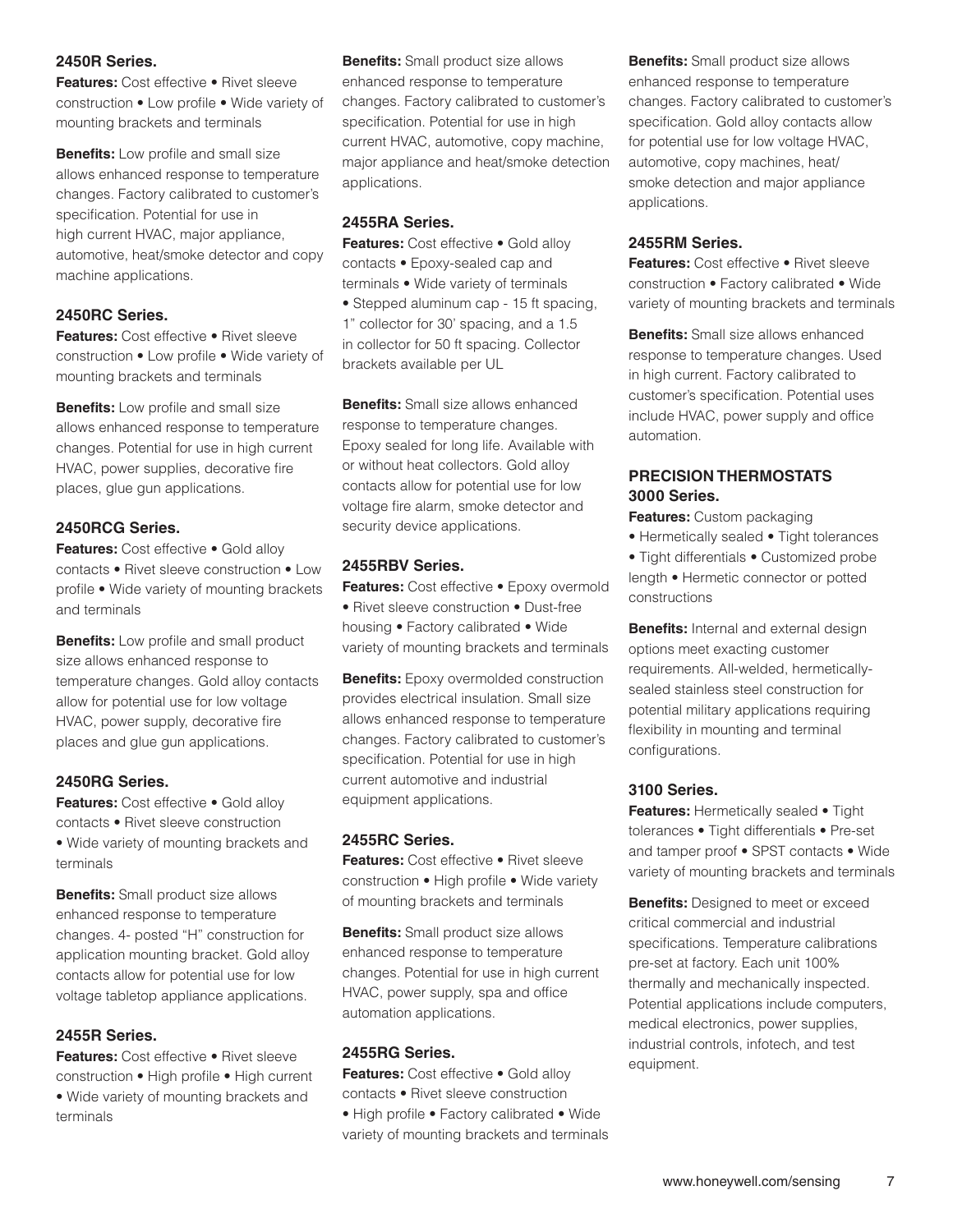#### **3100U Series.**

**Features:** UL approved • Hermetically sealed • Tight tolerances • Tight differentials • Pre-set and tamper proof • SPST contacts • Wide variety of mounting brackets and terminals

**Benefits:** UL approved products designed to meet or exceed critical commercial and industrial specifications. Temperature calibrations pre-set at factory. Each unit 100 % thermally and mechanically inspected. Potential applications include computers, medical electronics, power supplies, industrial controls, infotech, and test equipment.

#### **3106 Series.**

**Features:** Gold alloy contacts

• Hermetically sealed • Tight tolerances • Tight differentials • Pre-set and tamper proof • SPST contacts • Wide variety of mounting brackets and terminals

**Benefits:** Gold alloy contacts for low voltage applications. Designed to meet or exceed critical commercial and industrial specifications. Temperature calibrations pre-set at factory. Each unit 100% thermally and mechanically inspected. Potential applications include computers, medical electronics, power supplies, industrial controls, infotech, and test equipment.

#### **3150 Series.**

**Features:** Low silhouette and compact design • Hermetically sealed • Tight tolerances • Tight differentials • Pre-set and tamper proof • SPST contacts • Wide variety of mounting brackets and terminals

**Benefits:** Low silhouette and compact design may be well suited for potential applications including industrial, food service, telecom, medical, and infotech where space is at a premium. Temperature calibrations pre-set at factory. Each unit 100% thermally and mechanically inspected.

#### **3153 Series.**

**Features:** Low silhouette and compact design • Hermetically sealed • Tight tolerances • Tight differentials • Pre-set and tamper proof • SPST contacts • Wide variety of mounting brackets and terminals

**Benefits:** Acceptance testing performed in accordance to Mil-PRF-24236, Table III. Temperature calibrations pre-set at factory. Each unit 100% thermally and mechanically inspected. Low silhouette and compact design may be well suited for potential military and commercial aircraft applications where space is at a premium.

#### **3156 Series.**

**Features:** Low silhouette and compact design • Gold alloy contacts

• Hermetically sealed • Tight tolerances

• Tight differentials • Pre-set and tamper proof • SPST contacts • Wide variety of mounting brackets and terminals

**Benefits:** Gold alloy contacts for potential low voltage applications. Temperature calibrations pre-set at factory. Each unit 100% thermally and mechanically inspected. Low silhouette and compact design may be well suited for potential applications including industrial, food service, telecom, medical, and infotech where space is at a premium.

#### **3200 Series.**

**Features:** NASA certified • Space qualified • Hermetically sealed • Tight tolerances • Tight differentials • Pre-set and tamper proof • SPST contacts • Wide variety of mounting brackets and terminals available

**Benefits:** Temperature calibrations pre-set at factory. Each unit 100% thermally and mechanically inspected. Desinged to meet or exceed military and aerospace specifications for spaceflight use, including temperature stability, shock, vibration and cleanliness.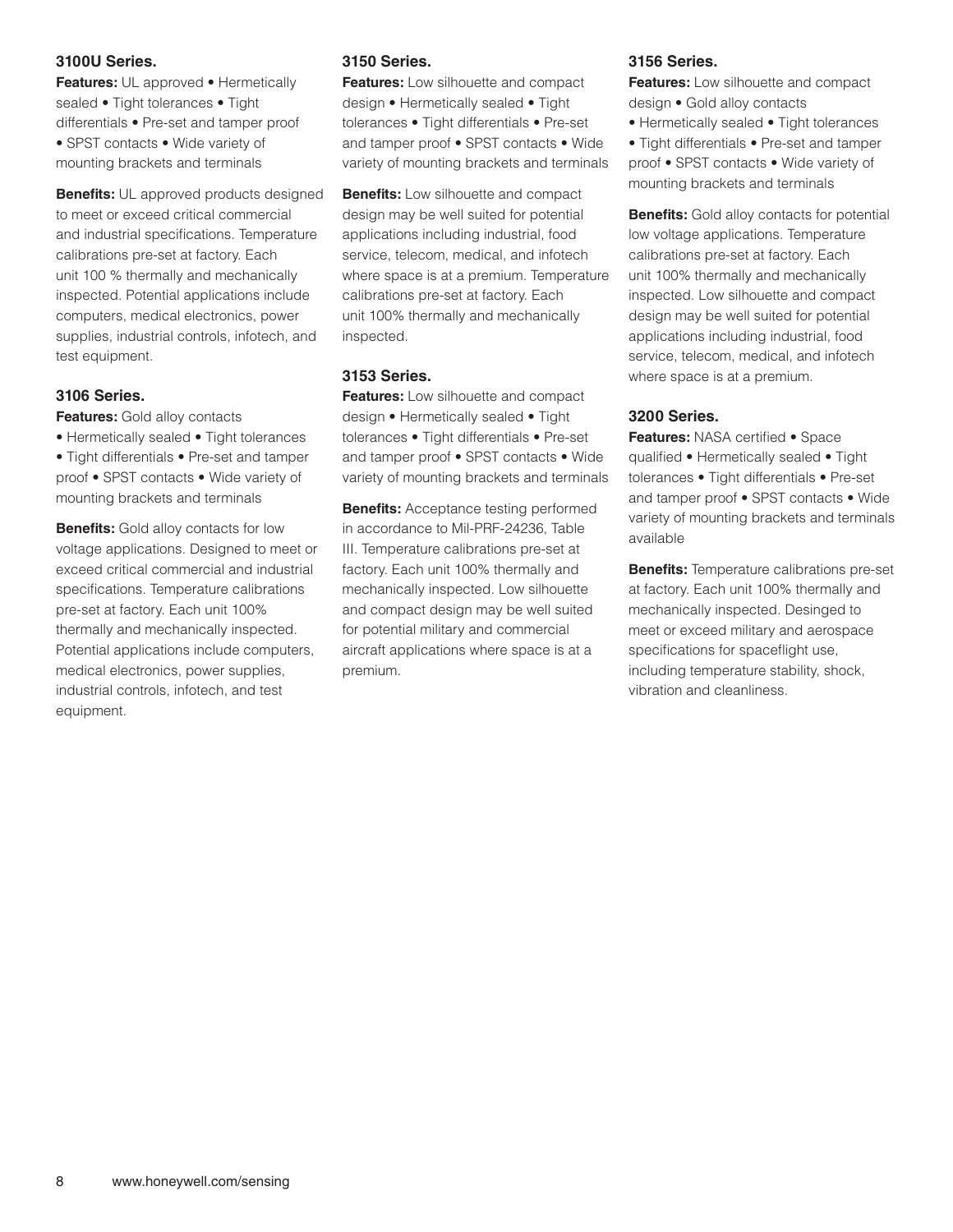**Warranty.** Honeywell warrants goods of its manufacture as being free of defective materials and faulty workmanship. Honeywell's standard product warranty applies unless agreed to otherwise by Honeywell in writing; please refer to your order acknowledgement or consult your local sales office for specific warranty details. If warranted goods are returned to Honeywell during the period of coverage, Honeywell will repair or replace, at its option, without charge those items it finds defective. **The foregoing is buyer's sole remedy and is in lieu of all warranties, expressed or implied, including those of merchantability and fitness for a particular purpose. In no event shall Honeywell be liable for consequential, special, or indirect damages.**

While we provide application assistance personally, through our literature and the Honeywell web site, it is up to the customer to determine the suitability of the product in the application.

Specifications may change without notice. The information we supply is believed to be accurate and reliable as of this printing. However, we assume no responsibility for its use.

For more information about Sensing and Control products, visit www.honeywell. com/sensing or call +1-815-235-6847 Email inquiries to info.sc@honeywell.com

### **WARNING PERSONAL INJURY**

• DO NOT USE these products as safety or emergency stop devices or in any other application where failure of the product could result in personal injury.

**Failure to comply with these instructions could result in death or serious injury.**

### **WARNING MISUSE OF DOCUMENTATION**

- The information presented in this catalogue is for reference only. DO NOT USE this document as product installation information.
- Complete installation, operation and maintenance information is provided in the instructions supplied with each product.

**Failure to comply with these instructions could result in death or serious injury.**

Sensing and Control Automation and Control Solutions Honeywell 1985 Douglas Drive North Golden Valley, MN 55422 USA +1-815-235-6847 **www.honeywell.com/sensing**

**Honeywell** 

009031-2-EN IL50 GLO March 2011 Copyright © 2011 Honeywell International Inc. All rights reserved.